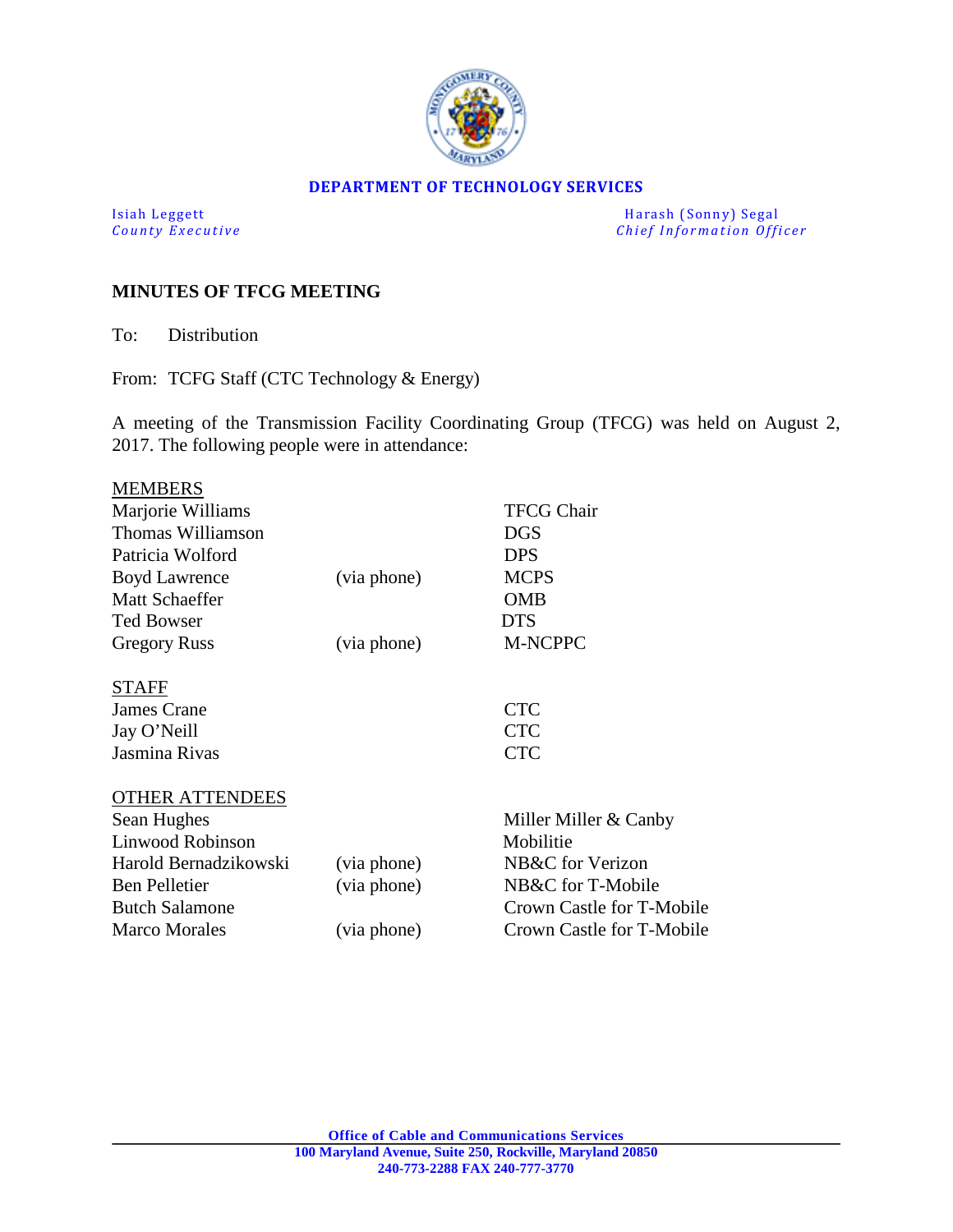Minutes of TFCG Meeting Held August 2, 2017 Page 2 of 10

#### **Action Item: Meeting Minutes**

**Discussion:** Ted Bowser moved that the July minutes be approved as written. Thomas Williamson seconded the motion and it was unanimously approved.

### **Action Item: Consent Agenda**

## **Consent Agenda**

*1. Application Number:* 201706-22 *Type:* Minor Modification *Received (date):* 5/24/2017  *Revised:* 6/28/2017  *Revised:* 7/06/2017

*Applicant:* T-Mobile *Site Name/Location:* Wildwood Medical Center/10401 Old Georgetown Rd, Bethesda *Zoning Standard:* CRT-1.25 *Property Owner:* Wildwood Medical Center *Description:* Antenna Change Out: Replace 57"-high panel antennas at 55' on a 50' office building. *Tower Coordinator Recommendation:* Recommended

*2. Application Number:* 201707-10 *Type:* Minor Modification *Received (date):* 6/05/2017 *Revised:* 7/06/2017

*Applicant:* Verizon Wireless *Site Name/Location:* Bethesda Row/7255 Woodmont Ave, Bethesda *Zoning Standard:* CBD-2 *Property Owner:* Street Retail Inc. *Description:* Antenna Change Out: Replace twelve 72"-high panel antennas and six RRHs at 75' on a 65' building *Tower Coordinator Recommendation:* Recommended

*3. Application Number:* 201707-12 *Type:* Minor Modification *Received (date):* 6/06/2017 *Revised:* 7/26/2017

*Applicant:* T-Mobile *Site Name/Location:* MDOT-Kensington/ I-495 & Conn Ave, Kensington *Zoning Standard:* R-90 *Property Owner:* MDOT / State Hwy Admin. *Description:* Antenna Change Out: Replacing three 57"-high and three 51"-high panel antennas and three RRHs at 160' on a 160' monopole. *Tower Coordinator Recommendation:* Recommended

*4. Application Number:* 201707-13 *Type:* Colocation *Received (date):* 6/08/2017

 *Revised:* 7/06/2017

*Applicant:* Verizon Wireless *Site Name/Location:* Aurora Condominiums/7915 Eastern Ave, Silver Spring *Zoning Standard:* R-H *Property Owner:* WW-Silver Spring LLC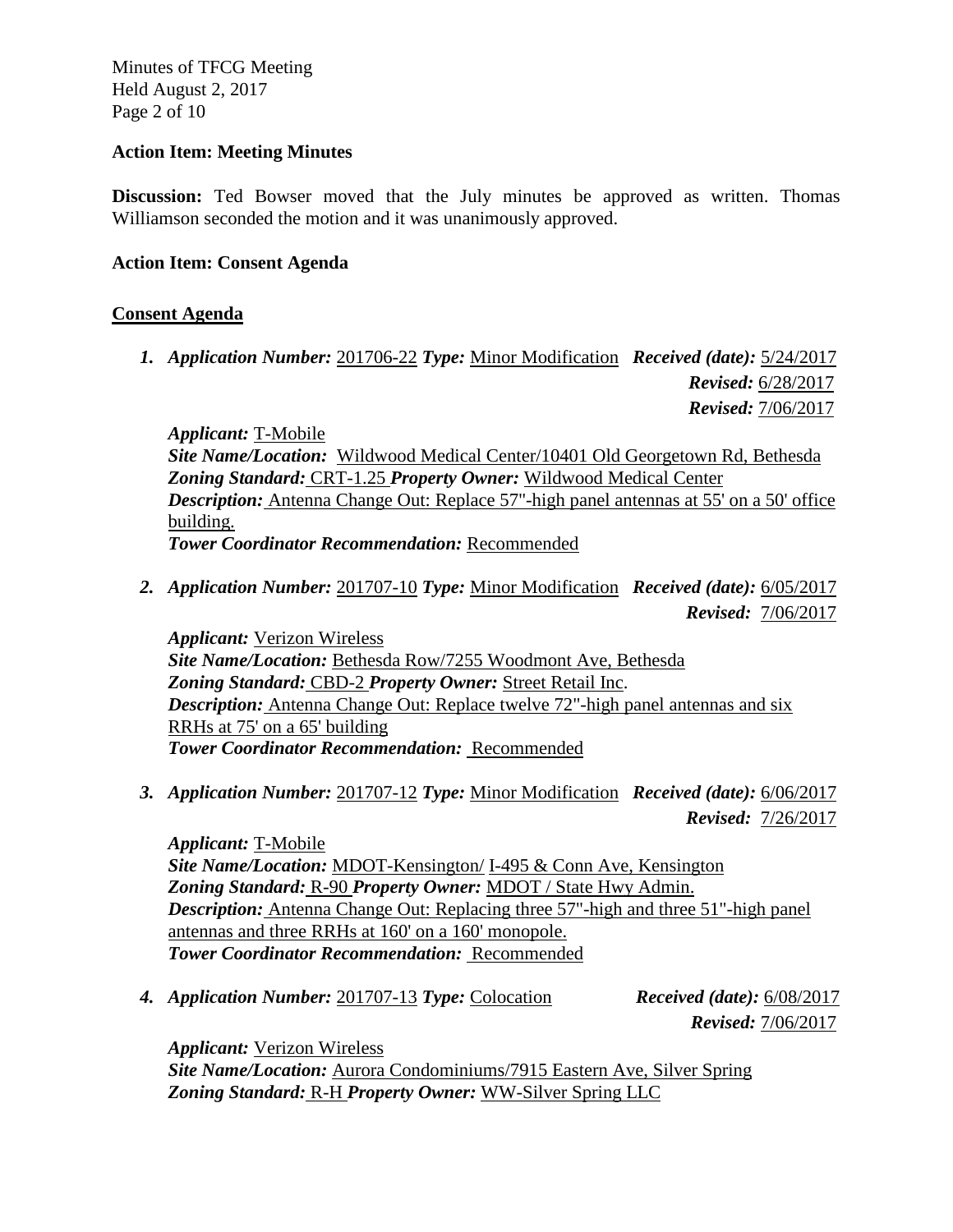*Description:* Attach eight 96"-high panel antennas at 132' on a 124' apartment building *Tower Coordinator Recommendation:* Recommended

*5. Application Number:* 201707-20 *Type:* Minor Modification *Received (date):* 6/19/2017 *Revised:* 7/06/2017

*Applicant:* T-Mobile *Site Name/Location:* Verizon Building/13100 Columbia Pike, Silver Spring Zoning Standard: EOF-0.75 Property Owner: Chesapeake And Potomac Tele Co-MD *Description:* Antenna Change Out: Replace three 57"-high panel antennas; two at 120' and one at 124' on a 116' office building *Tower Coordinator Recommendation:* Recommended

*6. Application Number:* 201707-21 **Type***:* Minor Modification *Received (date):* 6/19/2017  *Revised:*7/06/2017

*Applicant:* T-Mobile *Site Name/Location:* Layhill Rd/14301 Layhill Rd, Silver Spring *Zoning Standard:* EOF-1.5 *Property Owner:* Layhill Associates LLC *Description:* Antenna Change Out: Remove four 78"-high panel antennas. Attach four 56"-high and four 96"-high panel antennas at 44' on a 44' building *Tower Coordinator Recommendation:* Recommended

*7. Application Number:* 201707-22 *Type:* Minor Modification *Received (date):* 6/19/2017 *Revised:* 7/06/2017

*Applicant:* T-Mobile *Site Name/Location:* Westwood Towers Apts/5401 Westbard Ave, Bethesda *Zoning Standard:* CRT-3.0 *Property Owner:* Equity One (Westwood II) LLC *Description:* Antenna Change Out: Replace three 57"-high panel antennas at 183' on a 180' apartment building *Tower Coordinator Recommendation:* Recommended

*8. Application Number:* 201707-24 *Type:* Minor Modification *Received (date):* 6/21/2017 *Revised:* 7/06/2017

*Applicant:* T-Mobile *Site Name/Location:* Arcola Towers/1135 University Blvd, Silver Spring *Zoning Standard:* R-H *Property Owner:* Arcola Towers Rad Limited Partnership *Description:* Antenna Change Out: Replace four 57"-high panel antennas at 140' on a 122' apartment building *Tower Coordinator Recommendation:* Recommended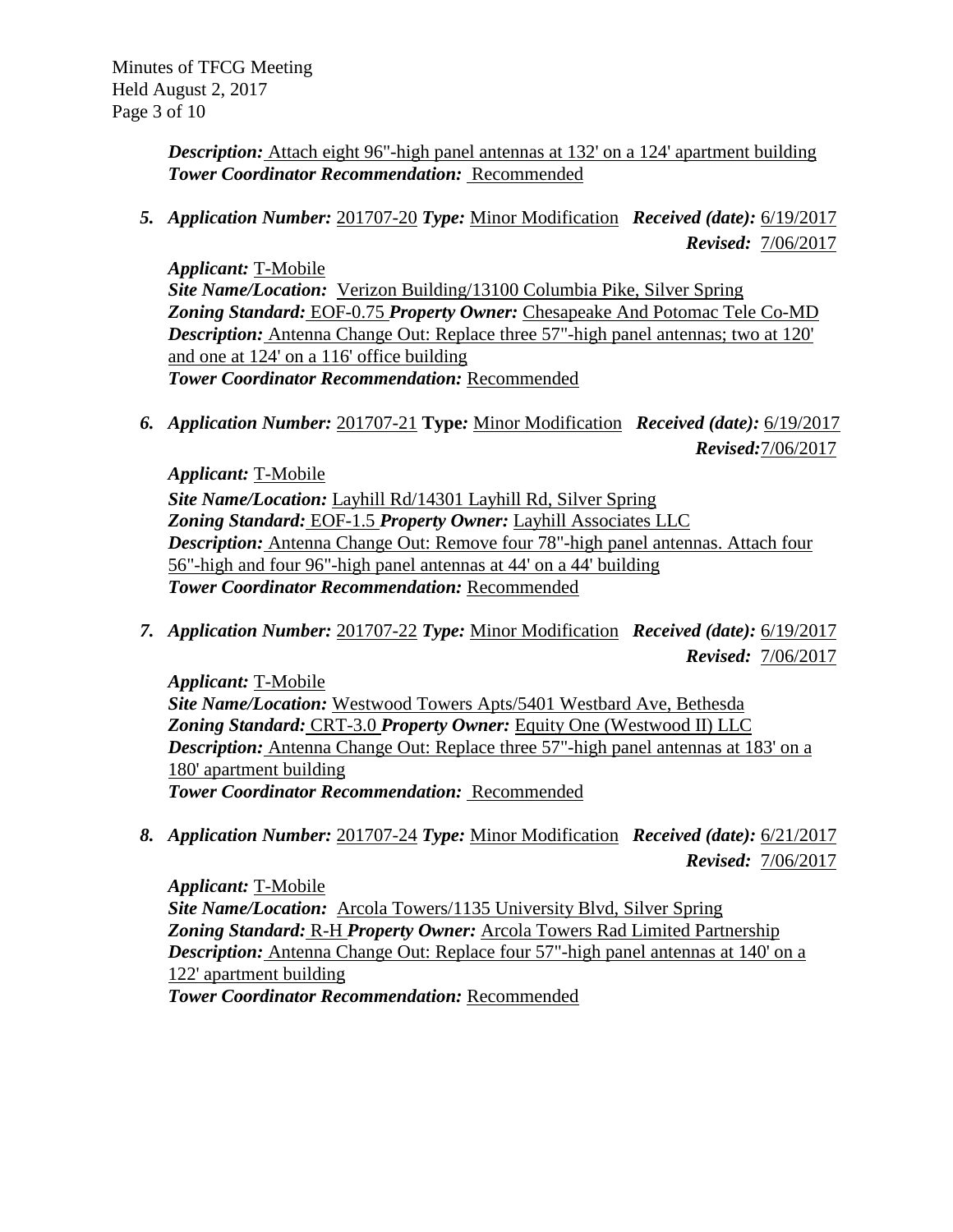*9. Application Number:* 201707-25 *Type:* Minor Modification *Received (date):* 6/21/2017 *Revised:* 7/06/2017

*Applicant:* T-Mobile *Site Name/Location:* Loughlin Building/4110 Aspen Hill Rd, Rockville *Zoning Standard:* EOF-1.5 *Property Owner:* Loughlin Management *Description:* Replace three 57"-high panel antennas at 38' on a 40' office building. *Tower Coordinator Recommendation:* Recommended

*10. Application Number:* 201708-01 *Type:* Minor Modification *Received (date):* 6/28/2017 *Revised:* 7/21/2017

*Applicant:* Verizon Wireless *Site Name/Location:* Parkside Plaza/9039 Sligo Creek Pkwy, Silver Spring *Zoning Standard:* R-10 *Property Owner:* Parkside Plaza Condo *Description:* Antenna Change Out: Replace six 96"-high panel antennas, three at 155' and three at 166' on a 150' apartment building. *Tower Coordinator Recommendation:* Recommended

*11. Application Number:* 201708-02 *Type:* Minor Modification *Received (date):* 7/05/2017  *Revised:* 7/19/2017

*Applicant:* Verizon Wireless *Site Name/Location:* Rock Creek Terrace Apartments/12630 Veirs Mill Rd, Rockville *Zoning Standard:* R-H *Property Owner:* Rock Creek Terrace LP *Description:* Remove two cabinets and install a backup generator on the roof of a 198' apartment building. *Tower Coordinator Recommendation:* Recommended

*12. Application Number:* 201708-03 *Type:* Minor Modification *Received (date):* 7/5/2017 *Revised:* 7/24/2017

*Applicant:* T-Mobile *Site Name/Location:* Argyle Country Club/14600 Argyle Club Rd, Silver Spring *Zoning Standard:* RE-2 *Property Owner:* Argyle Land Company *Description:* Replace three 57"-high panel antennas at 103' on a 125' monopole. *Tower Coordinator Recommendation:* Recommended

*13. Application Number:* 201708-04 *Type:* Minor Modification *Received (date):* 7/06/2017  *Revised:* 7/18/2017

*Applicant:* Verizon Wireless *Site Name/Location:* Park Montgomery II/8830 Piney Branch Rd, Silver Spring *Zoning Standard:* R-10 *Property Owner:* Piney Towers Condominium *Description:* Antenna Change Out: Replace twelve 96"-high panel antennas and six RRHs at 112' on a 105' apartment building. *Tower Coordinator Recommendation:* Recommended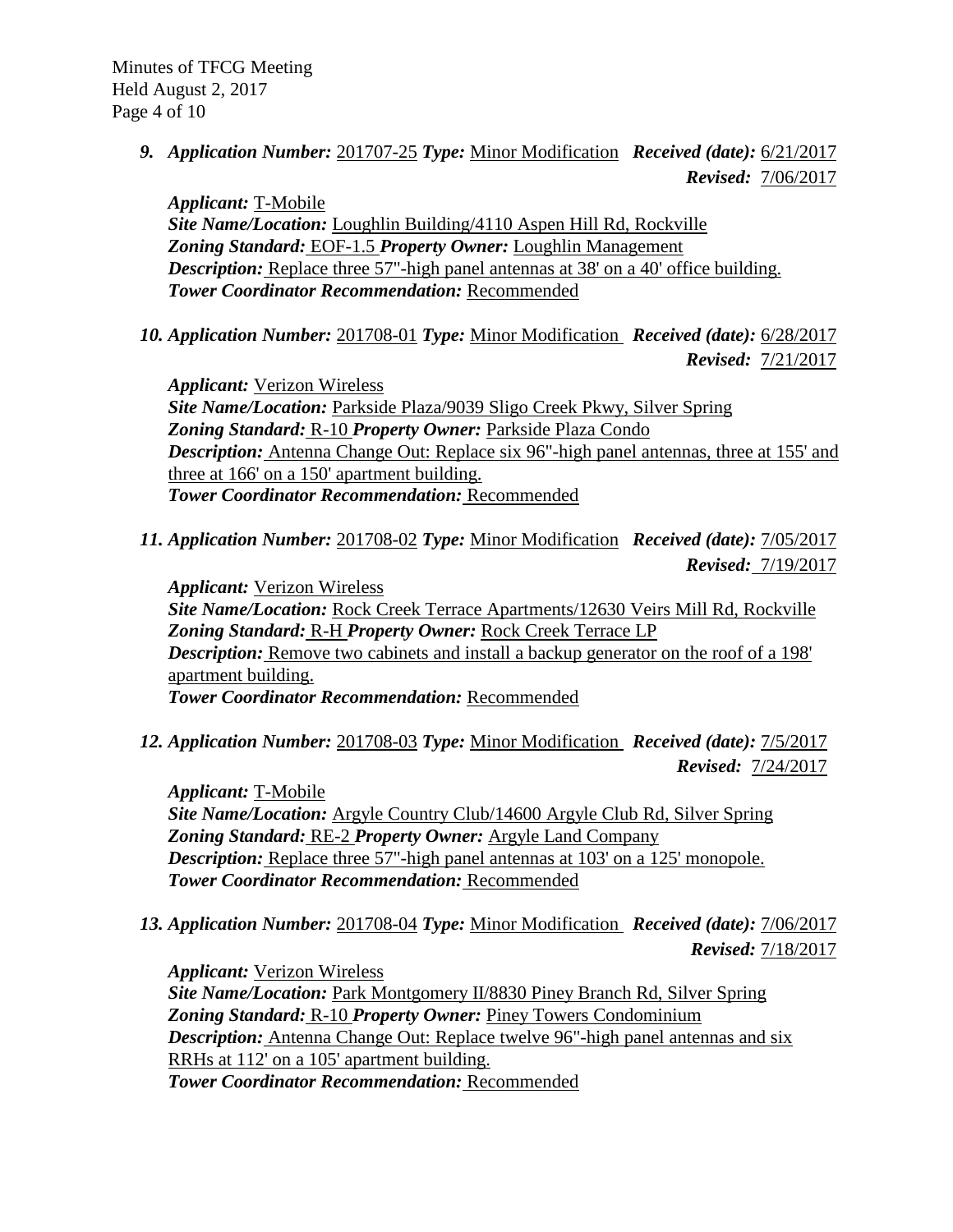Minutes of TFCG Meeting Held August 2, 2017 Page 5 of 10

*14. Application Number:* 201708-07 *Type:* Colocation *Received (date):* 7/07/2017

*Applicant:* Earth Networks *Site Name/Location:* Knights of Columbus/17001 Overhill Rd, Derwood *Zoning Standard:* RE-1 *Property Owner:* Mont. Council K-C Bldg Corp. *Description:* Attach two weather monitoring devices: a 12" anemometer and a 15" rain guage at 176' and 115' on a 173' monopole. *Tower Coordinator Recommendation:* Recommended

*15. Application Number:* 201708-08 *Type:* Colocation *Received (date):* 7/07/2017 *Revised:* 7/24/2017

*Applicant:* Verizon Wireless *Site Name/Location:* Shady Grove Medical Center/9850 Key West Ave, Rockville *Zoning Standard:* CR 1.0 *Property Owner:* HSRE-Cap Med Shady Grove Med Village LLC *Description:* Attach nine panel antennas; three 95"-high and six 96"-high at 60' on a 55' office building *Tower Coordinator Recommendation:* Recommended

*16. Application Number:* 201708-09 *Type:* Minor Modification *Received (date):* 7/07/2017  *Revised:* 7/26/2017

*Applicant:* T-Mobile *Site Name/Location:* Hungerford Property/14615 Clopper Rd, Boyds *Zoning Standard:* IM-2.5 *Property Owner:* Walter & Carol Hungerford *Description:* Replace three 57"-high panel antennas at 120' on a 150' monopole. *Tower Coordinator Recommendation:* Recommended

*17. Application Number:* 201708-10 *Type:* Minor Modification *Received (date):* 7/07/2017 *Revised:* 7/24/2017

*Applicant:* T-Mobile *Site Name/Location:* Leaman Property/13820 Clopper Rd, Boyds *Zoning Standard:* R-200 *Property Owner:* Leaman LLC *Description:* Replace three 57"-high panel antennas at 90' on a 120' monopole. *Tower Coordinator Recommendation:* Recommended

*18. Application Number:* 201708-11 *Type:* Minor Modification *Received (date):* 7/07/2017 *Revised:* 7/24/2017

*Applicant:* T-Mobile *Site Name/Location:* Crossroads Building/7676 New Hampshire Ave, Takoma Park *Zoning Standard:* CRT-2.5 *Property Owner:* 7676 New Hampshire L.P. *Description:* Replace two 72"-high panel antennas at 59' on a 50' office building. *Tower Coordinator Recommendation:* Recommended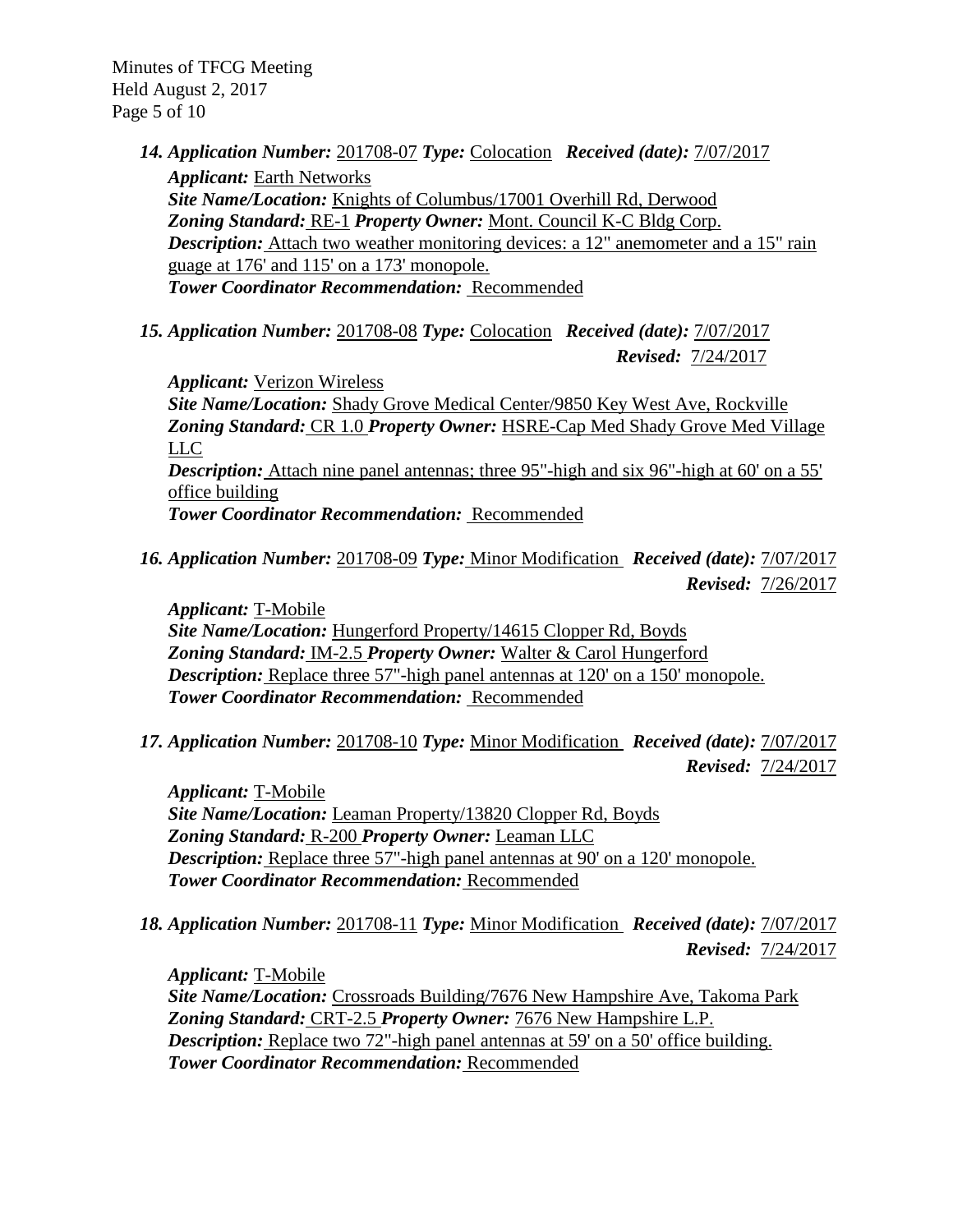Minutes of TFCG Meeting Held August 2, 2017 Page 6 of 10

- *19. Application Number:* 201708-12 *Type:* Minor Modification *Received (date):* 7/11/2017 *Applicant:* Verizon Wireless *Site Name/Location:* Quick Printing, Inc/2416 Blueridge Avenue, Silver Spring *Zoning Standard:* CR-5.0 *Property Owner:* Quick Printing Inc. *Description:* Antenna Change Out: Replace one 48"-high panel antenna and one RRH at 54' on a 48' office building. *Tower Coordinator Recommendation:* Recommended
- *20. Application Number:* 201708-13 *Type:* Minor Modification *Received (date):* 7/12/2017 *Applicant:* Verizon Wireless *Site Name/Location:* Mullinix Farm/11400 Piedmont Rd, Clarksburg *Zoning Standard:* CR-5.0 *Property Owner:* Grace Farm Estates *Description:* Antenna Change Out: Replace six 96"-high and six 75"-high panel antennas at 132' on a 152' monopole. *Tower Coordinator Recommendation:* Recommended
- *21. Application Number:* 201709-01 *Type:* Minor Modification *Received (date):* 7/14/2017 *Applicant:* T-Mobile *Site Name/Location:* Bethesda Country Club/7601 Bradley Blvd, Bethesda *Zoning Standard:* R-200 *Property Owner:* Bethesda Country Club *Description:* Attach three 93"-high and replace three 57"-high panel antennas, all at 158' on a 158' monopole. *Tower Coordinator Recommendation:* Recommended
- *22. Application Number:* 201709-02 *Type:* Minor Modification *Received (date):* 7/14/2017 *Applicant:* T-Mobile *Site Name/Location:* Writ Building/10400 Connecticut Ave, Kensington *Zoning Standard:* CRT-2.5 *Property Owner:* Knowles Associates *Description:* Antenna Change Out: Replace three 57"-high panel antennas at 84' on an 85' building. *Tower Coordinator Recommendation:* Recommended
- *23. Application Number:* 201709-03 *Type:* Minor Modification *Received (date):* 7/14/2017 *Applicant:* T-Mobile *Site Name/Location:* Pepco #163-N/1301 Ashton Rd, Ashton *Zoning Standard:* RC *Property Owner:* Pepco *Description:* Antenna Change Out: Replace three 93"-high panel antennas at 151' on a 150' Pepco tower

*Tower Coordinator Recommendation:* Recommended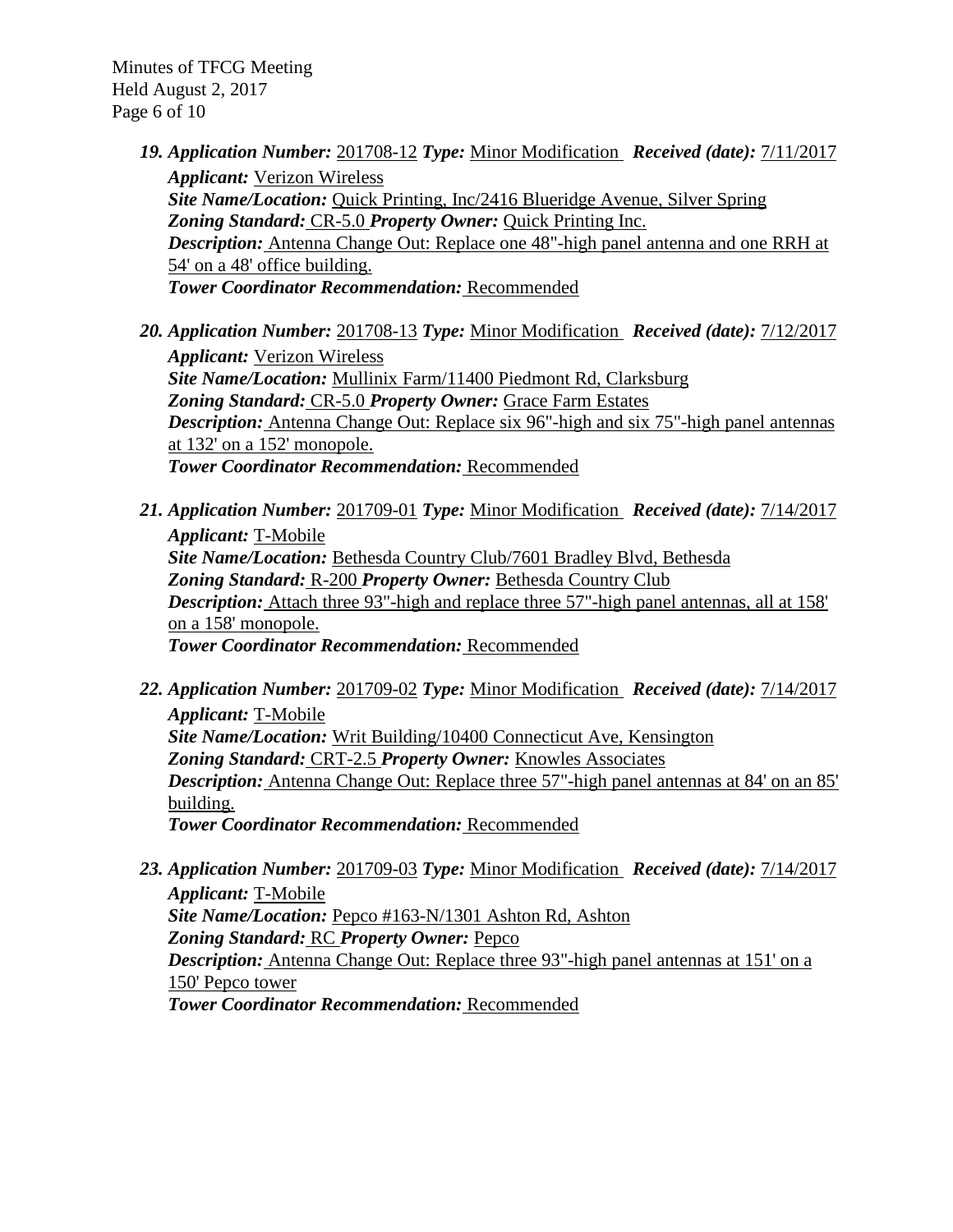Minutes of TFCG Meeting Held August 2, 2017 Page 7 of 10

> *24. Application Number:* 201709-04 *Type:* Minor Modification *Received (date):* 7/14/2017 *Revised:* 7/18/2017

*Applicant:* T-Mobile *Site Name/Location:* Pepco #37-N/18917 Bucklodge Rd, Boyds *Zoning Standard:* AR *Property Owner:* Pepco *Description:* Antenna Change Out: Replace three 93"-high panel antennas at 146' on a 150' Pepco tower. *Tower Coordinator Recommendation:* Recommended

- *25. Application Number:* 201709-05 *Type:* Minor Modification *Received (date):* 7/14/2017 *Applicant:* T-Mobile *Site Name/Location:* Pepco #195S/4751 Sandy Spring Rd, Burtonsville *Zoning Standard:* R-200 *Property Owner:* Pepco *Description:* Antenna Change Out: Replace three 93"-high panel antennas at 149' on a 150' Pepco tower. *Tower Coordinator Recommendation:* Recommended
- *26. Application Number:* 201709-07 *Type:* Minor Modification *Received (date):* 7/19/2017 *Applicant:* Verizon Wireless *Site Name/Location:* Grosvenor Station/10301 Grosvenor Place, Rockville *Zoning Standard:* R-10 *Property Owner:* Grosvenor Tower LP *Description:* Attach three 96"-high panel antennas at 196' on the 190' penthouse of a 174' apartment building. *Tower Coordinator Recommendation:* Recommended

**Motion**: Gregory Russ moved that all items on the Consent Agenda be recommended. Patricia Wolford seconded the motion and it was unanimously approved.

# **Regular Agenda**

| 27. Application Number: 201704-27 Type: Colocation                                                                                                                                                                                                                                                                                                                                            | <i>Received (date):</i> $3/07/2017$ |
|-----------------------------------------------------------------------------------------------------------------------------------------------------------------------------------------------------------------------------------------------------------------------------------------------------------------------------------------------------------------------------------------------|-------------------------------------|
|                                                                                                                                                                                                                                                                                                                                                                                               | <b>Revised:</b> 3/27/2017           |
|                                                                                                                                                                                                                                                                                                                                                                                               | <b>Revised:</b> 7/18/2017           |
| <i>Applicant:</i> T-Mobile                                                                                                                                                                                                                                                                                                                                                                    |                                     |
| Site Name/Location: Pepco #802417/1107 Sligo Creek Pkwy, Takoma Park                                                                                                                                                                                                                                                                                                                          |                                     |
| Zoning Standard: CRT-2.0 Property Owner Pepco                                                                                                                                                                                                                                                                                                                                                 |                                     |
| $\bullet$ . $\bullet$ . $\bullet$ . $\bullet$ . $\bullet$ . $\bullet$ . $\bullet$ . $\bullet$ . $\bullet$ . $\bullet$ . $\bullet$ . $\bullet$ . $\bullet$ . $\bullet$ . $\bullet$ . $\bullet$ . $\bullet$ . $\bullet$ . $\bullet$ . $\bullet$ . $\bullet$ . $\bullet$ . $\bullet$ . $\bullet$ . $\bullet$ . $\bullet$ . $\bullet$ . $\bullet$ . $\bullet$ . $\bullet$ . $\bullet$ . $\bullet$ |                                     |

*Description:* Attach a 48" high omni antenna at 37' 8" to a 34' utility pole **Tower Coordinator Recommendation:** Conditioned on the applicant providing the Pepco work order for Pepco pole #802417-730880, a survey confirming the right-of-way designation and confirmation of exclusion from any scenic set back to DPS at the time of permit application.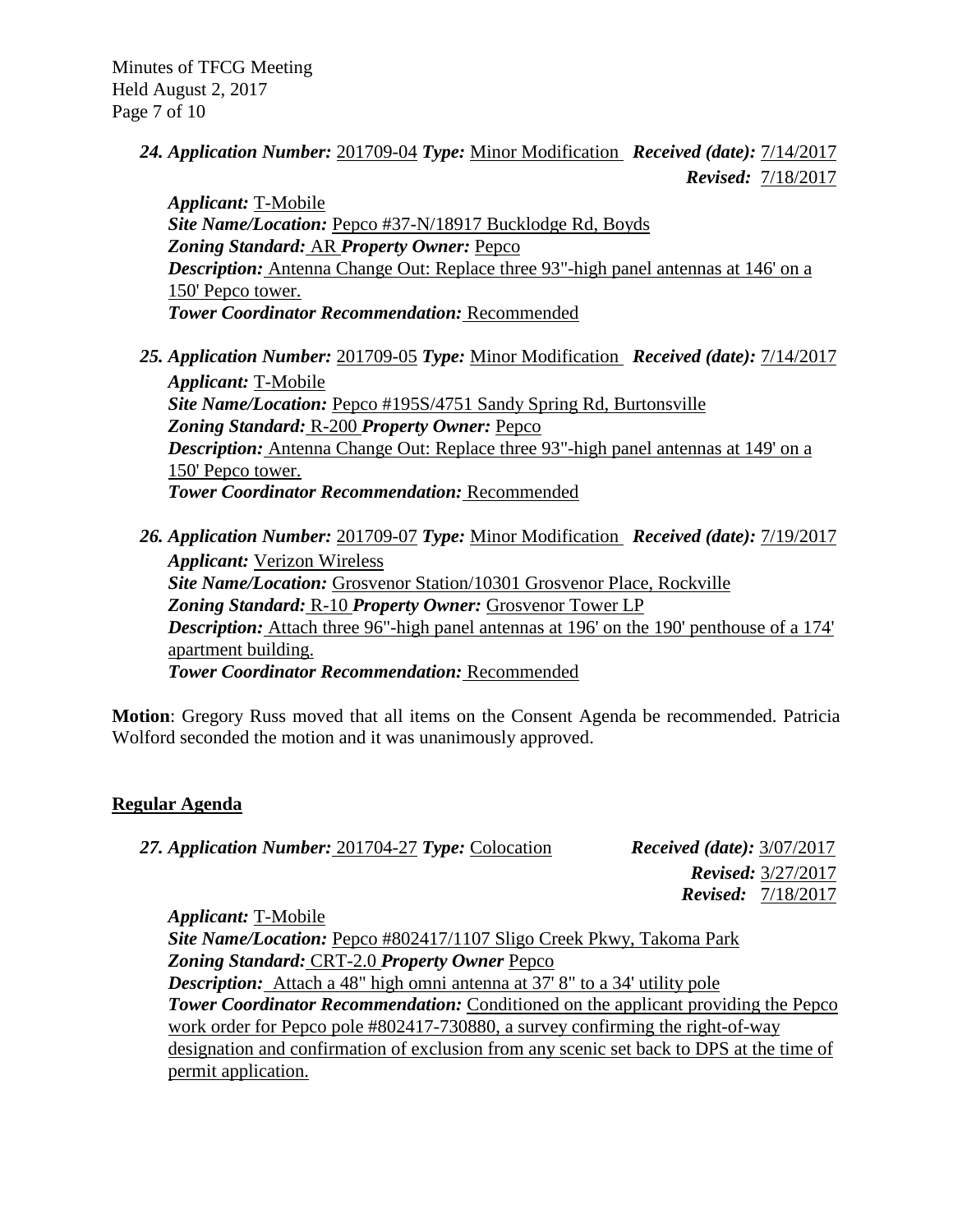Minutes of TFCG Meeting Held August 2, 2017 Page 8 of 10

> James Crane summarized the application. After discussion, Butch Salamone and Marco Morales of Crown Castle asked to table its applications on the agenda.

**Action**: Tabled by applicant.

| 28. Application Number: 201707-02 Type: Colocation | <i>Received (date):</i> $5/25/2017$ |
|----------------------------------------------------|-------------------------------------|
|                                                    | <b>Revised:</b> $6/19/2017$         |
|                                                    | <b>Revised:</b> $6/28/2017$         |
|                                                    | <b>Revised:</b> $7/18/2017$         |
| <i>Applicant:</i> T-Mobile                         |                                     |

*Site Name/Location:* Pepco #803424-900540/8664 11th Ave, Silver Spring *Zoning Standard:* R-60 *Property Owner:* Pepco *Description:* Attach a 48" high omni antenna to 34' 6" utility pole. **Tower Coordinator Recommendation:** Conditioned on the applicant providing the Pepco work order for Pepco pole #803424-900540 to DPS at the time of permit application

**Action**: Tabled by applicant.

| 29. Application Number: 201707-03 Type: Colocation | <i>Received (date):</i> $5/25/2017$ |
|----------------------------------------------------|-------------------------------------|
|                                                    | <b>Revised:</b> $6/19/2017$         |
|                                                    | <b>Revised:</b> $6/28/2017$         |
|                                                    | <b>Revised:</b> 7/18/2017           |
|                                                    |                                     |

*Applicant:* T-Mobile *Site Name/Location:* Pepco #802423-370300/1113 Chickasaw Dr, Silver Spring *Zoning Standard:* R-60 *Property Owner:* Pepco *Description:* Attach a 48" high omni antenna to a 24' 9" utility pole. **Tower Coordinator Recommendation:** Conditioned on the applicant providing the Pepco work order for Pepco pole # #802423-370300 to DPS at the time of permit application

**Action**: Tabled by applicant.

| 30. Application Number: 201707-04 Type: Colocation | <i>Received (date):</i> $5/25/2017$ |
|----------------------------------------------------|-------------------------------------|
|                                                    | <b>Revised:</b> $6/19/2017$         |
|                                                    | <b>Revised:</b> $6/28/2017$         |
|                                                    | <b>Revised:</b> $7/18/2017$         |

*Applicant:* T-Mobile *Site Name/Location:* Pepco #803424-04100/8559 11th Ave, Silver Spring (Hyattsville) *Zoning Standard:* R-60 *Property Owner:* Pepco *Description:* Attach a 48" high omni antenna to a 38' 8" utility pole. **Tower Coordinator Recommendation:** Conditioned on the applicant providing the Pepco work order for Pepco pole #803424-04100 to DPS at the time of permit application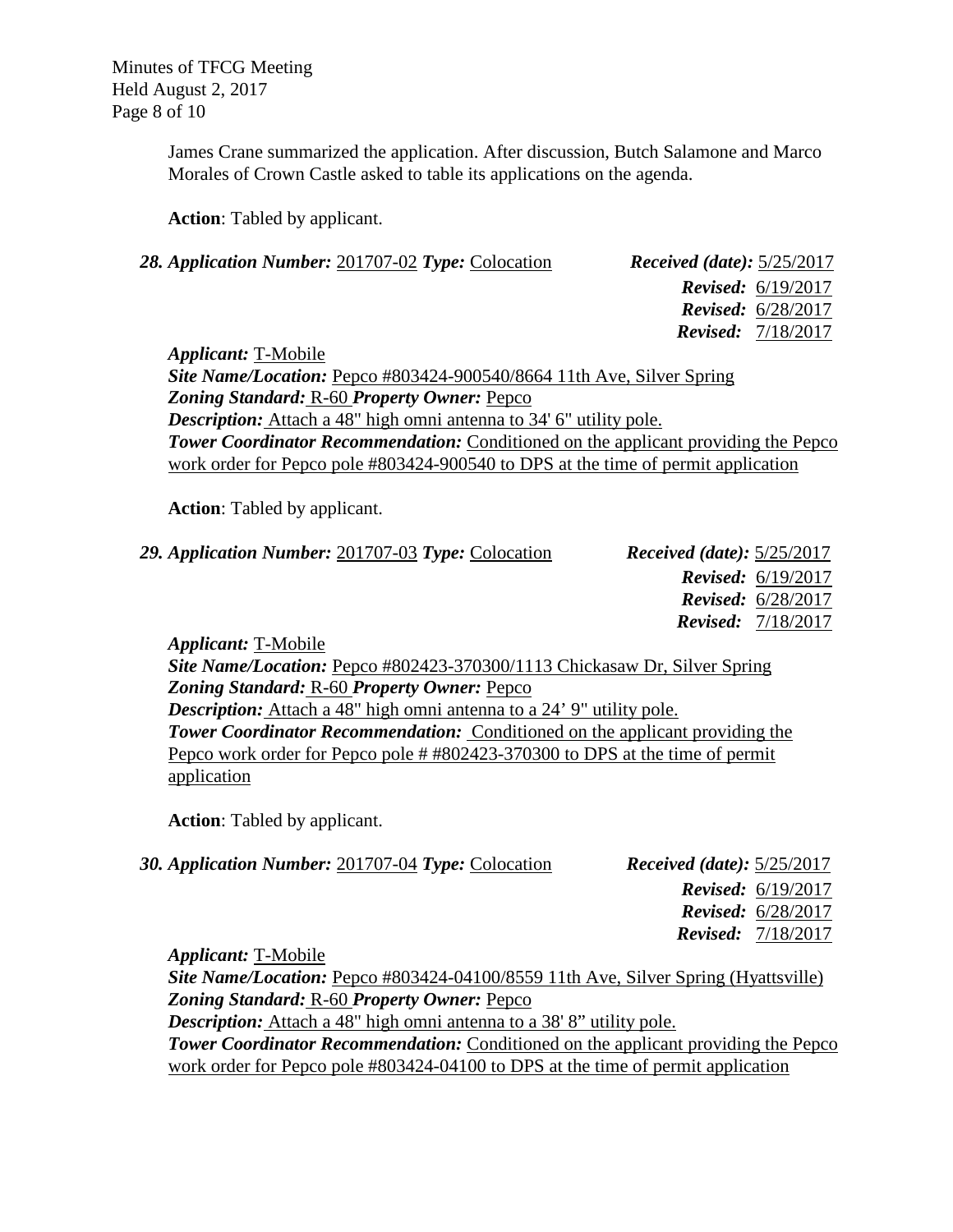Minutes of TFCG Meeting Held August 2, 2017 Page 9 of 10

**Action**: Tabled by applicant.

| <i>Received (date):</i> $5/25/2017$ |                             |
|-------------------------------------|-----------------------------|
|                                     | <b>Revised:</b> 6/19/2017   |
|                                     | <b>Revised:</b> $6/28/2017$ |
|                                     | <b>Revised:</b> $7/18/2017$ |
|                                     |                             |

*Applicant:* T-Mobile *Site Name/Location:* PEPCO #799423-0556/8600 Flower Ave, Takoma Park *Zoning Standard:* R-40 *Property Owner:* Pepco *Description:* Attach a 48" high omni antenna to a 34' 4" utility pole. **Tower Coordinator Recommendation:** Conditioned on the applicant providing the Pepco work order for Pepco pole #799423-0556 to DPS at the time of permit application

**Action**: Tabled by applicant.

*32. Application Number:* 201707-06 *Type:* Colocation *Received (date):* 5/25/2017

**31. Application Number: 201707-05** *Type:* **Colocation** 

 *Revised:* 6/19/2017  *Revised:* 6/28/2017  *Revised:* 7/18/2017

*Applicant:* T-Mobile

*Site Name/Location:* PEPCO #799424-752275/8536 Piney Branch Rd, Silver Spring *Zoning Standard:* CRT-3.0 *Property Owner:* Pepco *Description:* Attach a 48"-high omni antenna to a 33' utility pole. **Tower Coordinator Recommendation:** Conditioned on the applicant providing the Pepco work order for Pepco pole # #-799424-752275 to DPS at the time of permit application.

**Action**: Tabled by applicant.

#### *33. Application Number:* 201709-06 *Type:* Colocation *Received (date):* 7/18/2017

*Applicant:* T-Mobile *Site Name/Location:* Pepco #802422-090020/8127 Carroll Avenue, Takoma Park *Zoning Standard:* R-60 *Property Owner:* Pepco *Description:* Attach a 48" high omni antenna at 28' 4" to a 24' 8" utility pole. *Tower Coordinator Recommendation:* Conditioned on the applicant providing the Pepco work order for Pepco pole #802422-090020 to DPS at the time of permit application

**Action**: Tabled by applicant.